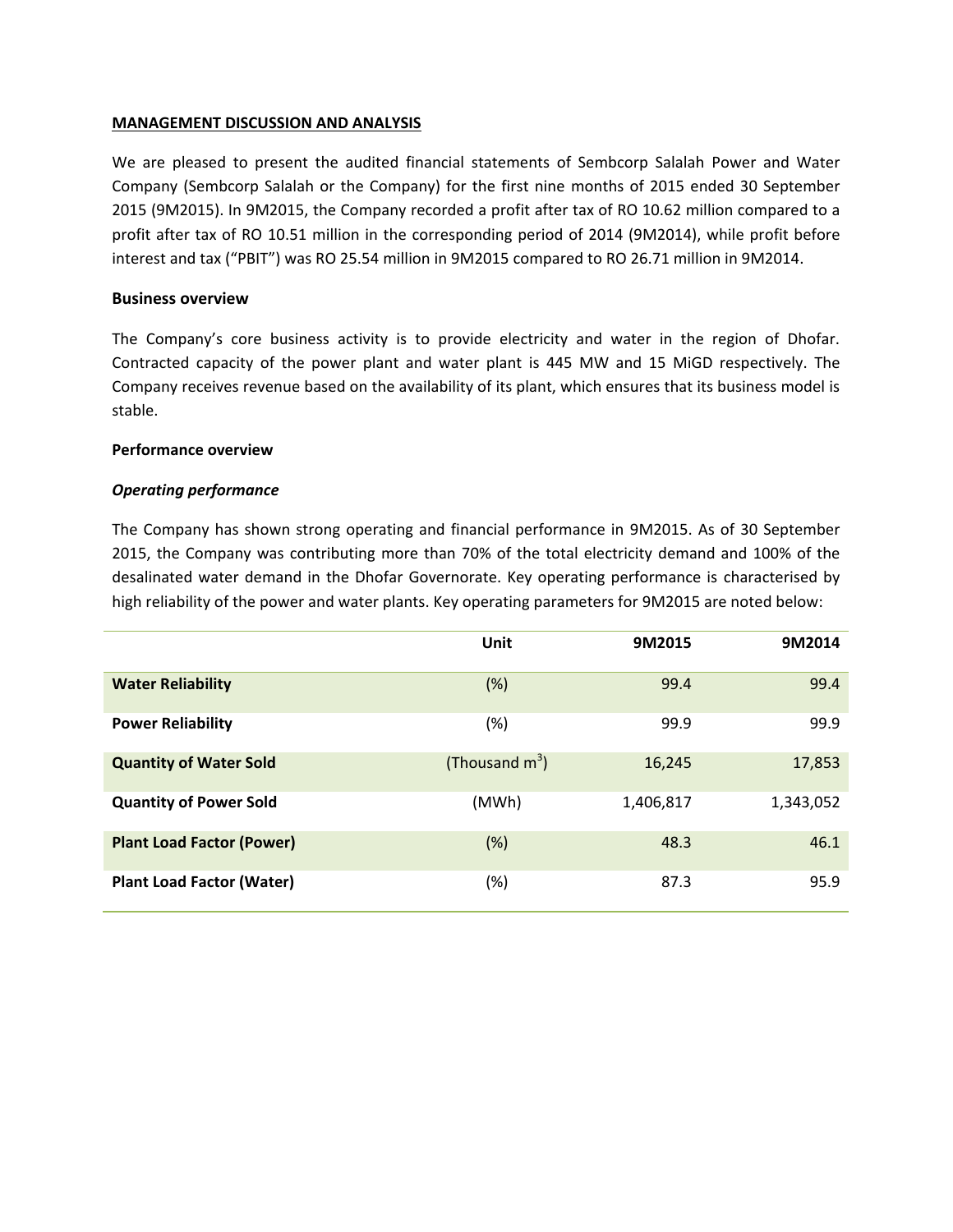## *Financial performance*

Key financial performance indicators are shown below:



RO Million **Financial performance**

Despite one off other income gain of RO 1.68 million in 2014 arising from the liquidated damages settlement due to construction delays, 9M2015 profit after tax was higher than 9M2014 due to better plant operating performance, cost optimisation initiatives and lower finance cost.

The significant variances are elaborated in the following waterfall chart.

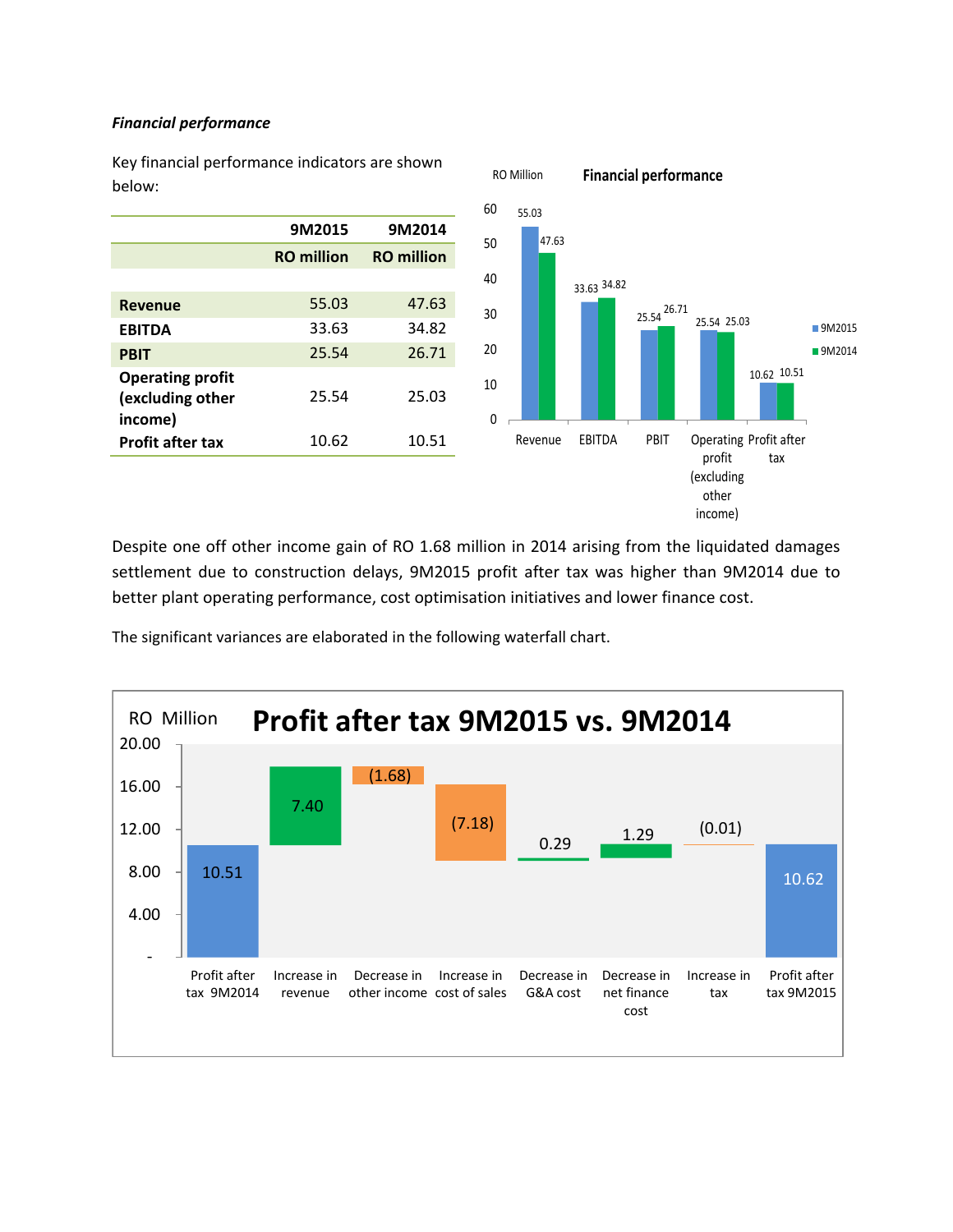A brief analysis and characteristics of the major components of the profit or loss is presented below:

#### *Revenue*

Power contributes 51% (excluding fuel charge) and water contributes 23% to overall revenue. Fuel charge revenue is a pass through and is calculated based on consumption of natural gas calculated by the Plant model. Revenue is higher as compared to last year mainly because of an increase in gas price.

## *Cost of sales*

Cost of sales mainly comprises the depreciation of property, plant and equipment and fuel cost which is pass through in nature. Cost of sales has increased in comparison with 2014 as a result of higher operation and maintenance (O&M) cost and fuel cost. Fuel cost increased due to increase in gas price by the Ministry of Oil and Gas. As fuel cost is pass-through in nature, there is corresponding increase in fuel charge revenue as mentioned above.



## *Net finance cost*

Net finance cost decreased in 9M2015 compared to 9M2014 due to the repayment of term loan in line with its financing documents.

#### *Financial position*

|                          |            | 30 September<br>2015 | 30 September<br>2014 | 31 December<br>2014 |
|--------------------------|------------|----------------------|----------------------|---------------------|
| Total assets             | RO million | 361.32               | 369.50               | 368.31              |
| <b>Total liabilities</b> | RO million | 278.00               | 282.05               | 290.03              |
| Shareholders' funds      | RO million | 108.56               | 108.43               | 101.95              |
| Shareholders' equity     | RO million | 83.33                | 87.45                | 78.28               |
| Current ratio            |            | 1.95:1               | 2.14:1               | 1.75:1              |
| Gearing ratio            |            | 74:26                | 74:26                | 76:24               |
| Net assets per share     | RO/share   | 1.14                 | 1.14                 | 1.07                |